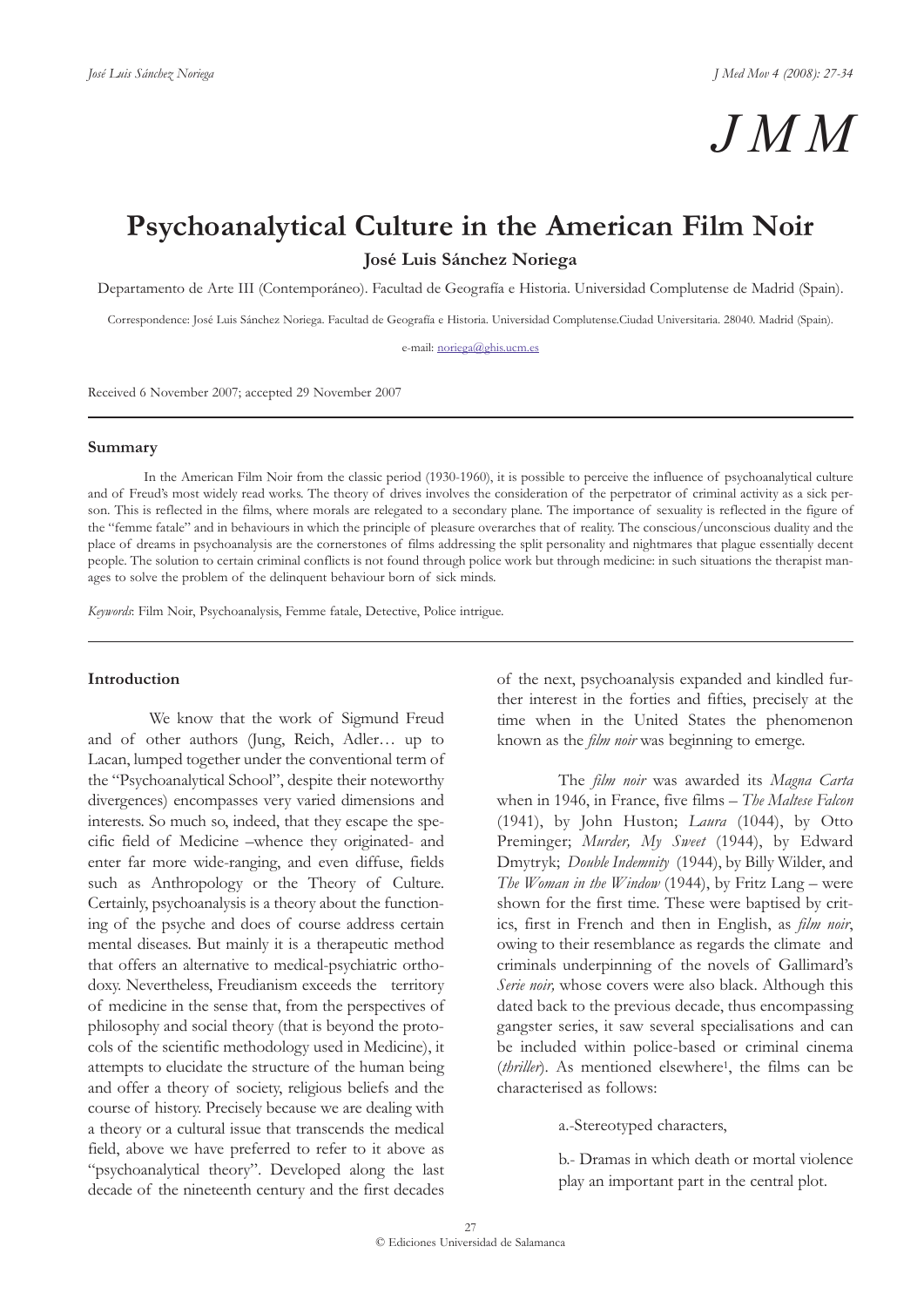#### *José Luis Sánchez Noriega J Med Mov 4 (2008): 27-34*



c.- Conflicts and crime are determined by a problematic social context, as exemplified both by the Prohibition years and the Depression and in the uncertainty following the Second World War.

d.- The characters act outside the limits of the law and do not always follow the accepted norms of legality and morality in their behaviour.

e.- An exceptionally expressionist visual aesthetics, owing to the Central European origin of several directors (Fritz Lang, Billy Wilder, Edgard G. Ulmer, Otto Preminger and Robert Siodomak).



**JUDITH ANDERSO** 

f.- Incisive dialogues, highly "cinematographic" and often cynical, and

g.- The stories are based on short novels (*pulp fiction*) and on press articles.

Those familiar with the field will recognise in this series a set of influences and drives that, with no desire to enter into hierarchies or to offer an exhaustive analysis, would include: the organised crime and gangsterstyle life fed by the prohibition of alcohol and the economic crisis; the *pulp fiction* of authors who later went on to become script writers; investigative journalism and press reports, radio series and comics; German expressionist photography that inspired the contrasted images of black and white illumination, and, finally, psychoanalysis.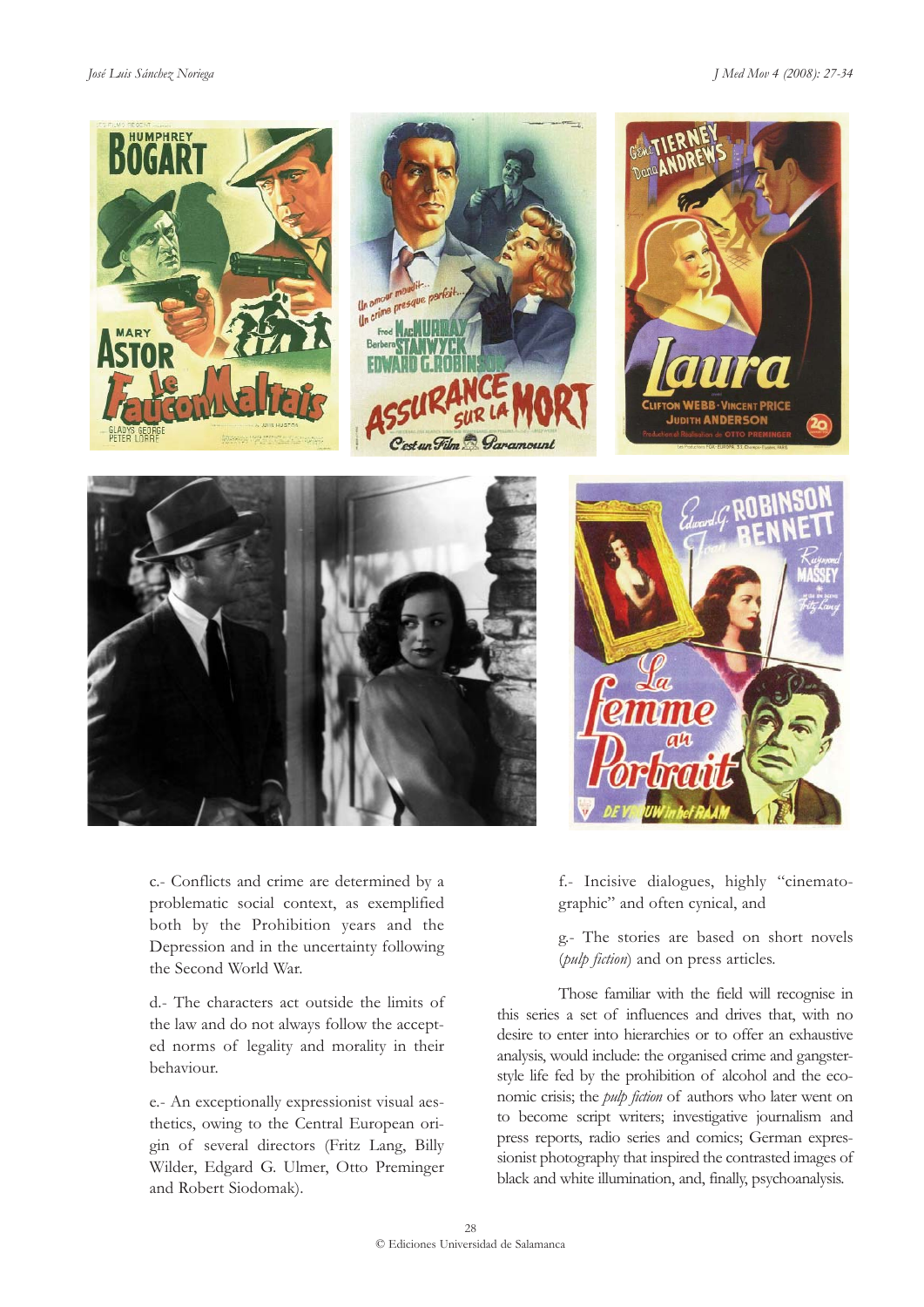It is very difficult to say how much psychoanalytical theory directly inspired some of the most interesting conflicts and characters portrayed in the film noir or whether, by contrast, it was simply that the reflections of Freud were formulated within a moral climate and intellectual "humus" that was shared by the authors of this cinematographic cycle. Almost too certainly, in one of the most recent studies of the film noir Noël Simsolo suggests that psychoanalysis is an issue that obsesses film makers. They know that the audience find in it a perverse attraction, above all when it includes sex, dreams and violence. The spectator believes himself to be a mere *voyeur* of the consequences resulting from neuroses that are generally presented in highly simplified form. Fritz Lang is one of the few directors who work the system in a serious manner, using psychoanalysis outside the exterior realism to explore the mysteries of the sols of his characters: but also to destabilise the audience" 2. Whether it be causality or convergence, in any case what is relevant is the psychoanalytical background of important examples of the *film noir*.

In particular, psychoanalytical culture is perceived in the following dimensions or levels, to be further addressed below: I the dual structure of society and of the human being; II, the revolutionary discourse about sex; III, the presence of a personal narrator and the fatal evocation of the past; IV, Split personality, and dreams and hallucinations; V Psychic disease as the origin of criminal behaviour, and VI, the role of the therapist in criminal conflict.

### **The dual structure of society and of the human being**

On positing a duality in the structure of human personality –in which the *id* or subconscious may be more determinant than the *ego* itself when attempting to explain certain features and behavioursand of society and culture, Freud, together with Karl Marx and Friedrich Nietzsche, has been considered what Paul Ricoeur has called one of the "masters of suspicion" of the nineteenth century. These thinkers coincide in the consideration of the existence of a *false awareness* in the human being or, equivalently, the idea that the repression of the subconscious (Freud), the resentment of the weak (Nietzsche) or a masking of reality owing to economic interests (Marx) place us in a universe of illusions, of tricks, in a false representation of reality that prevents us from maturing (Kant), vindicated by the Enlightenment. Said another way, the "masters of suspicion" establish a new paradigm

for philosophical thought, which now becomes essentially critical in that it reflects on the actual conditions under which it was generated.

In the work cited above, we spoke of the "dual metaphysics of the film noir" to refer to the trait that, in the long run and beyond the evident formal or thematic aspects already mentioned, is the central identity of this cycle. This metaphysics consists of a *dual view of what is real,* the numinous consideration that under the apparent order there is a reality – weightier and of greater import- of a substantially conflictive disposition. Accordingly, a strong dualism is set up between the conformist view of the individual and society and a more profound enquiry (and determinant for the result of dramatic conflicts; hence the bitter, sceptical and pessimistic aftertaste of the films) that highlights police corruption, blind amorous passions, the insanity of the masses, the hunger for power, the mechanisms of the unconscious …, all of which share a destructive and necrophilia-tinged fatality.

This duality obtains at all levels: in the photography (light/shadow); in the nature of the characters (often converted into executioners/victims) and in their personal history (childhood/adulthood); in the results of the plots (death/release); in the physical spaces in which the drama is played out (city/country); in different aspects of ethics (guilt/innocence); in the actual enunciation of the plot (objective/subjective point of view), etc.

This view of the dual-natured (and in the end tragic) world thus runs parallel to that established by psychoanalytical culture, with the conscious/unconscious division and the determinant role of drives (Eros/Thanatos) as the forces underlying human behaviour. Regarding the former (conscious/unconscious), more will be said below. Concerning the latter (Eros/Thanatos) which is a biological, "animal", destructive mechanism, there is no doubt about its presence in the characterisation of the antagonistic characters of the film noir, into whose criminality they are sucked with no moral consideration: they are types that fulfil the roles of both *executioner* and *victim*. Violence and the threat of death are intimately woven into the course of the stories and the behaviour of the characters. In the face of death, there is no hope, either from the forces of law that protect or from some hero prepared to rise to the challenge, above all when death does not emerge as the incarnation of a specific enemy as such but rather in the person of someone close or even in the subjects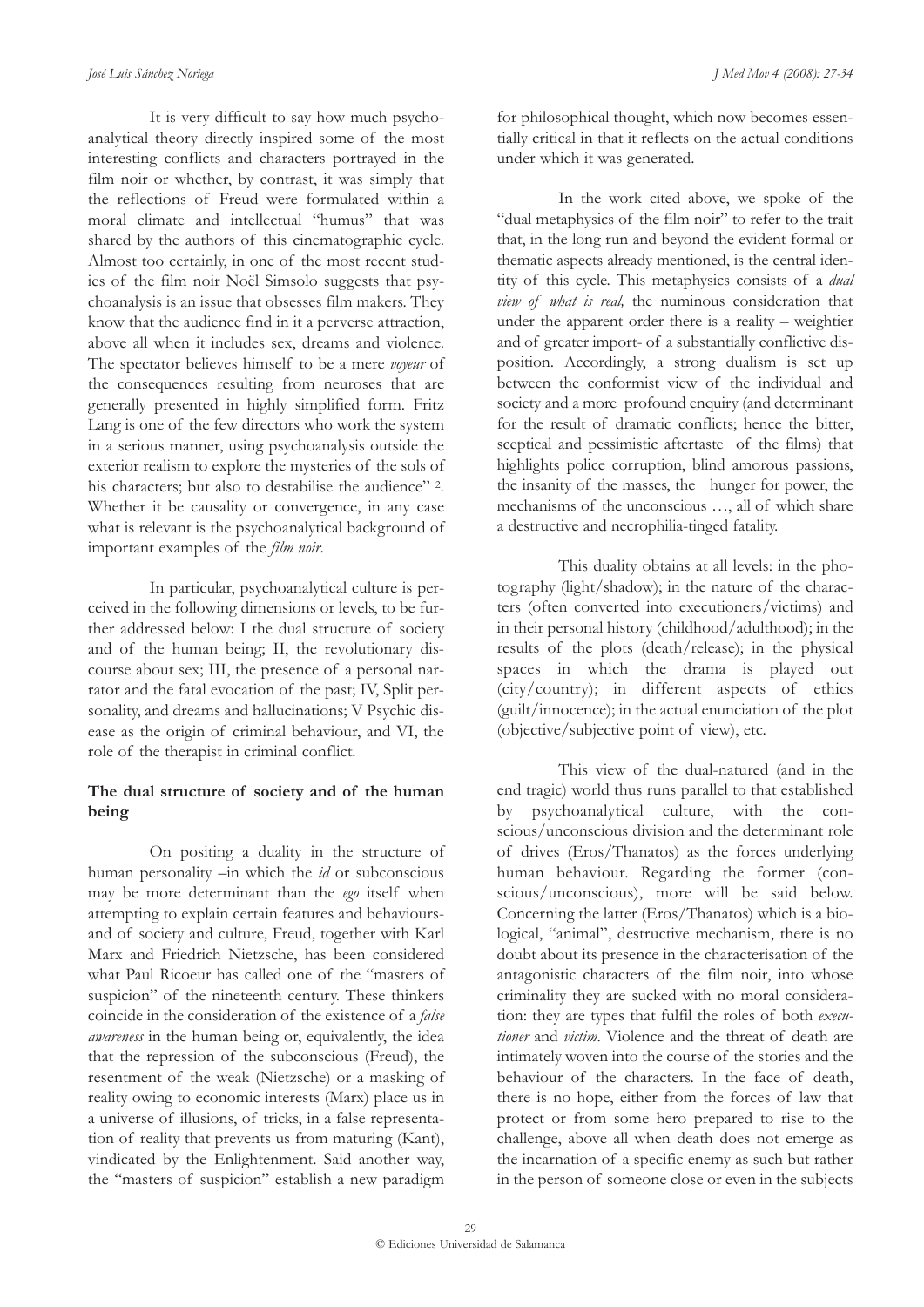themselves, who may intuit that their thirst for power or amorous passion will fatally lead them to a tragic ending. Evil does not have an absolute, stereotyped incarnation, and in no way is it determined by the freedom or will of the individual, where it would be under the moral control of such attributes. Instead, it appears as the fruit of an ambition or thirst for power, of the escape from the poverty of childhood, or of a sick psyche that dominates the will of the individual. In sum, just as psychoanalysis explains the *Thanatos* drive of behaviour in a scientific or medical way and the psychopath is not conceived as immoral but as someone who is sick, so is the fatality or the instinctive nature of the criminal behaviour of the characters emphasised in the film noir. Such behaviour thus escapes the regimen of morality accorded it by traditional society and prevailing morality and thought. As summed up by Borde and Chaumeton, in Freud's appreciations there is a certain cynicism that harmonises well with the moral atmosphere of the series (noir). The psychiatrist no longer believes either in good or evil as traditionally defined3.

#### **The revolutionary discourse about sex.**

Along the same lines, the sex drive proposed by Freud offers a very pertinent novelty for understanding the film noir, since the pre-eminence that the Viennese doctor accords sex within the bounds of human personality and behaviour is quite apparent in the film noir, above all with the figure of the female sexual predator: the *femme fatale*. This woman is intelligent, ambitious, calculating and uses her physical attractiveness as a tool to achieve her own ends; she is an expert at using sex –or the promise of sex- as a favourite weapon. All such women are *maestras* in the art of seduction and falsehood4. Depending on her whim, she may appear sweet and delicate or extravagant and authoritarian; her journey through life is made up of a constant imposition of her own will and wherever she goes everything –especially men- must refer back to her, and she therefore manages to manipulate and control the overall course of events. She may seem to be misogynous but her autonomy as a character –apparently for the first time in a cycle or genre a woman does not play a secondary role as a wife, mother, or the daughter of her father- allows her to be considered a protofeminist.

In this type of cinema, the usual romance or love story as the leitmotiv of Hollywood productions

is overthrown and, as stated by David Bordwell, sex does not come disguised as love or a parasite of sentimental relations. Indeed, the institution of matrimony is not even compatible with the sexuality of the femme fatale and of the masculine characters abducted by her, such that the instinctive and fatalistic nature of sex, which dominates people's rationality and wills, is further emphasised.

#### **The personal narrator and the fatalistic evocation of the past**

In the film noir, the *flashback* (analepsis) allows different aesthetic operations: the fragmented narrative that breaks temporal unity and strict causality affords the story a degree of complexity aimed at propitiating the participation of the spectator, but above all analepsis implies the choice of an aesthetics of fatality since it places the origin of the conflicts of the present in the irrevocable past, such as, among many other stories, is seen paradigmatically in the film *Double Indemnity*, with the confession of guilt of the agonising and main character, impotent to undo the road he has taken to perdition, or the poisoned main character of *D.O.A* (1950), by Rudolph Maté, in one of the most famous flashbacks in the history of the cinema.

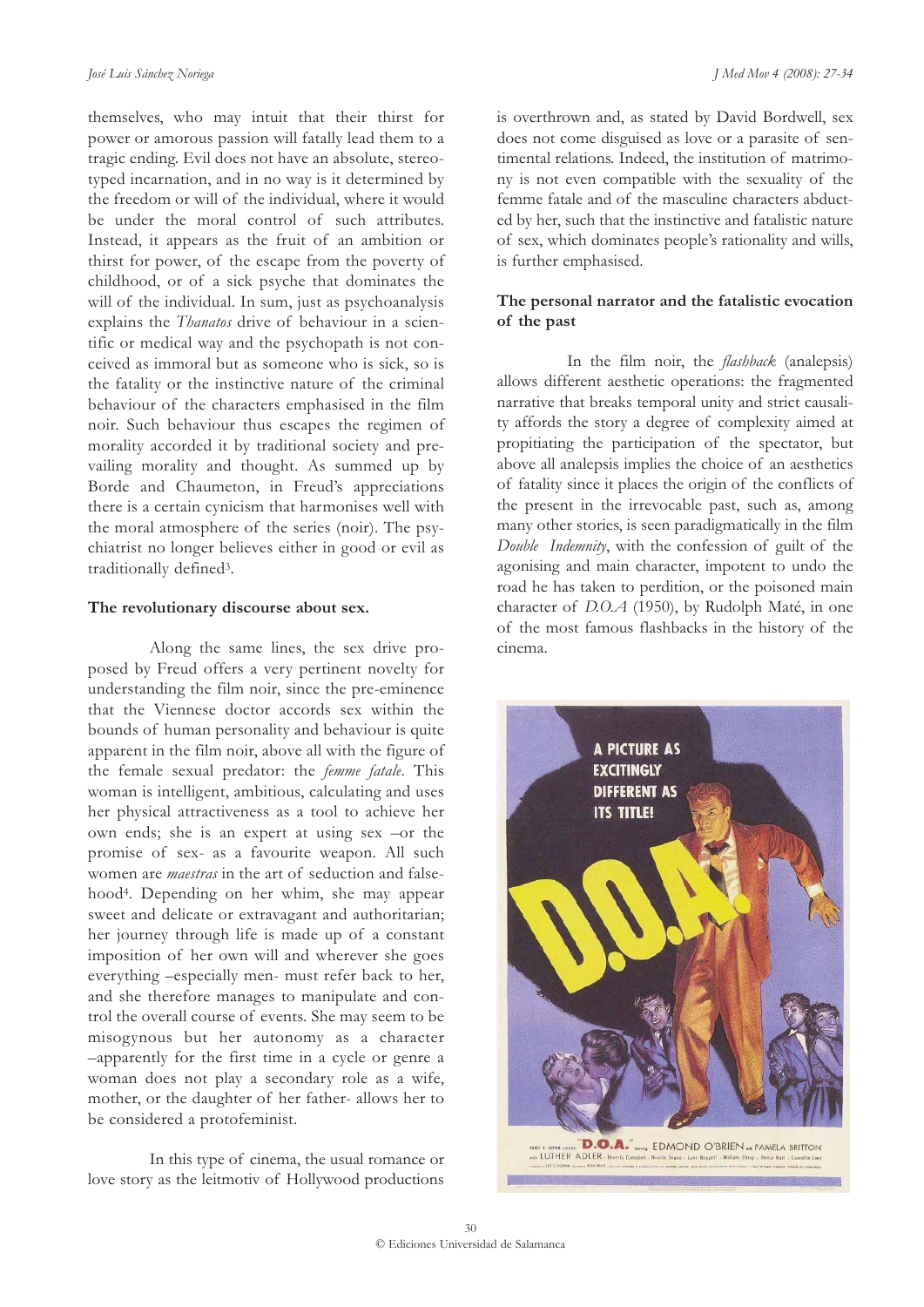Flashbacks are usually supported by the voice in *off* of the main character and they introduce greater subjectivity into the story and allow the spectator to become identified with the characters. In view of the moral ambivalence of the characters (discredited detectives, remorseful criminals, police involved in shady dealings), such an identification brings as a result the well known amorality of the genre, thereby highlighting the "driven" dimension of their personalities. Moreover, that personal narrative from the present must necessarily be incomplete, since memories are filtered by personal interests and the distortion due to subjective recall, such that the importance of the unconscious in the film noir also emerges through another doorway. In this sense, there are stories in which the segment of the past is not always reliable; there are fractures in causality and the analepsis better reflects a nightmare or a dream than memory itself. This is the case of Jeff (Robet Mitchum) in *Out of the* Past<sup>(1947</sup>), by Jacques Tourneur, who is condemned to give up his provincial happiness and return to his former gangster world. It is also worth mentioning that the flashbacks in *Laura* reconstruct a past and, as they evoke the absent character, her nebulous existence begins to take form.

#### **Split personality and dreams and hallucinations**

On setting up dualities such as the conscious/unconscious or Eros/Thanatos, psychoanalytical theory links up with a tradition of anthropological reflections that, since the days of Plato and the body/soul duality of Judeo-Christianity, underline the tension between the different dimensions of personality, between reality and desire, and between true experience and dreams. The existence of a split personality between an Apollo-like Dr. Jeckyll and a Dionysius-like Mr Hyde is present in the cinematographic versions of the story by Robert L. Stevenson and in other variations that have cultivated the myth or have given rise to similar ones, very present in Gothic tradition, such as Dr. Faust, who sells his soul to the devil5. Closer to reality are the stories featuring characters with schizophrenia. This is seen in an especially paradoxical way in the research carried out by the French police inspector in *So Dark the Night* (1946), by Joseph. J. Lewis, who has a split personality and is looking for a murderer, none other but his alter ego, and who must set a trap to catch himself. In *The Dark Mirror* 1946), Robert Siodomak tells the story of



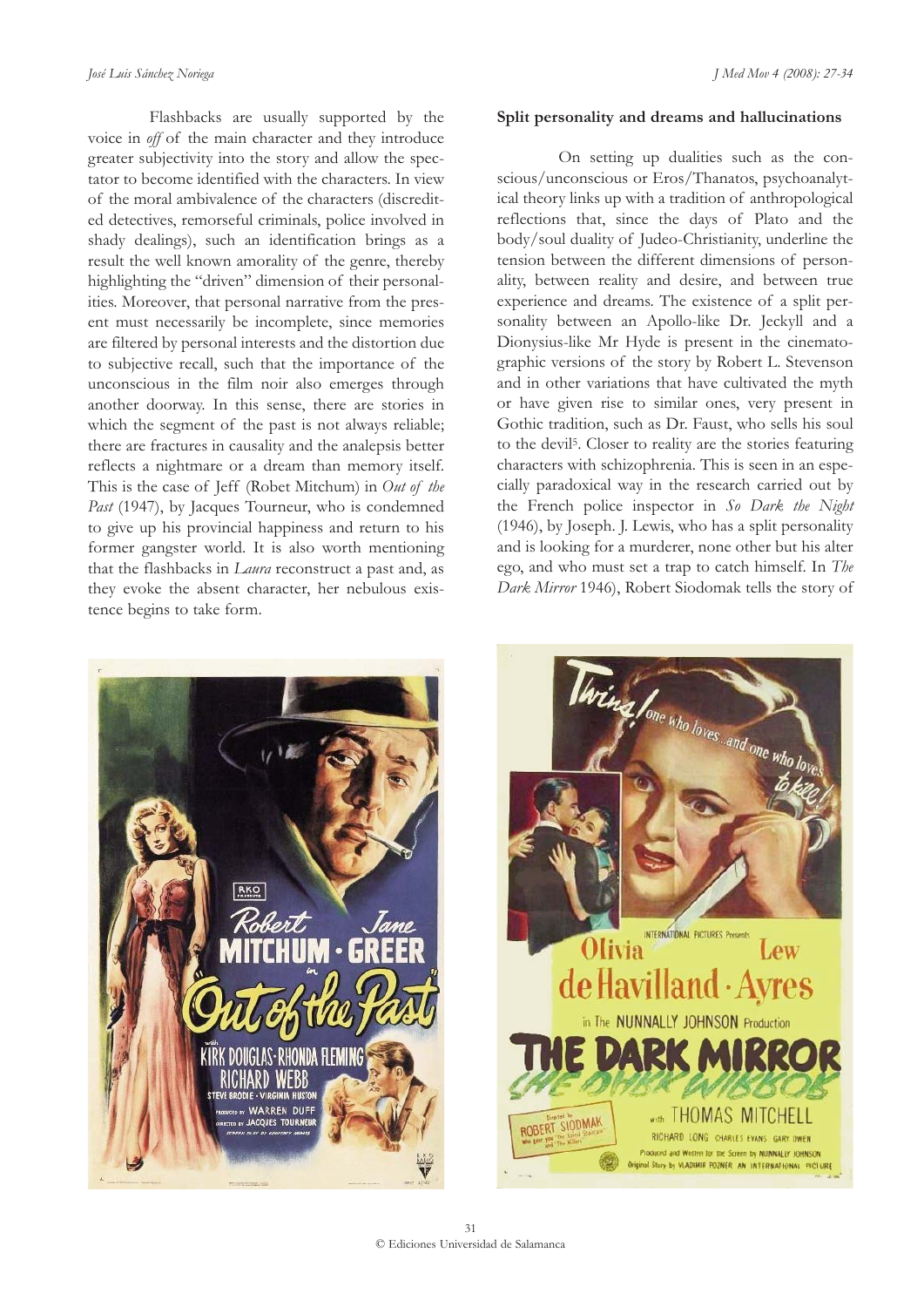two twins, counterbalanced like the two horses of Plato since one of them is paranoid. The prodigious Debby Marsh, played by Gloria Graham in *The Big Heat* (1953), by Fritz Lang, is a perverse gangster's moll but she finds the opportunity to revive her moral ego when she helps the detective to unravel the truth underlying a murder; with half her face burned off by scalding coffee and the other half of amazing beauty, we see her nature as a two-faced Janus.

*The Woman in the Window* is also undoubtedly a strong reference in the film noir, as well as being a production that, through the narrative stratagem of the insertion of a secondary story representing a dream, portrays the desire of a conventional Psychology professor to escape his routine life. The end is ironic and leaves the moral integrity of the main character, who in the nightmare may be accused (unjustly) of murder, intact. Memories, dreams and nightmares all conspire to torment the conscience of characters who end up doubting reality and their own ego, such as the case of the main character in *Crime without Passion* (1934), by Ben Hecht and Charles MacArthur, whose false memory about a murder that never took place ends up driving him mad and con-



verts him into a true murderer. And we have the main character of *Moonrise* (1949), by Frank Borzage, blamed for the death of his father and condemned to wander the swamps, or the man in *The Strange Affair of Uncle Harry* (1945), by Robert Siodmak, who is unable to get married and get rid of his two possessive sisters and whose conscious falls into a nightmarish slough of despond. In the case of *Vertigo* (1958), a major work by Alfred Hitchcock, who was ever ready to dig down into less appetizing dungeons of the human condition, the play with the point of view and the times and levels of the story reaches a degree of complexity in which three characters overlap (Judy, Madeleine and Carlota) in the very desirable body of Kim Novak, leading the investigator Scottie (James Stewart) to have nightmares which he can only escape by entering a mental health institution.



A ARA BEL GEDDES TOWHELMORE HENRY JONES - ALFRED HITCHCOCK<br>DATIDARIA BEL GEDDES TOWHELMORE "MALEC COPPEL & SAMUEL TAYLOR<br>BASED UPON THE NOVEL "DENTRE LES MORTS" BY PIERRES DICTIONS DONG NASSIG." "ME "MEERINAD HERBIANNI

#### **Mental disorders as the origin of criminal behaviour**

The idea of childhood trauma or some event that occurred in the past or in general some conflict in the personality of the individual as an explanation for criminal behaviour is very common in the film noir, although also in many American dramas if, like Noël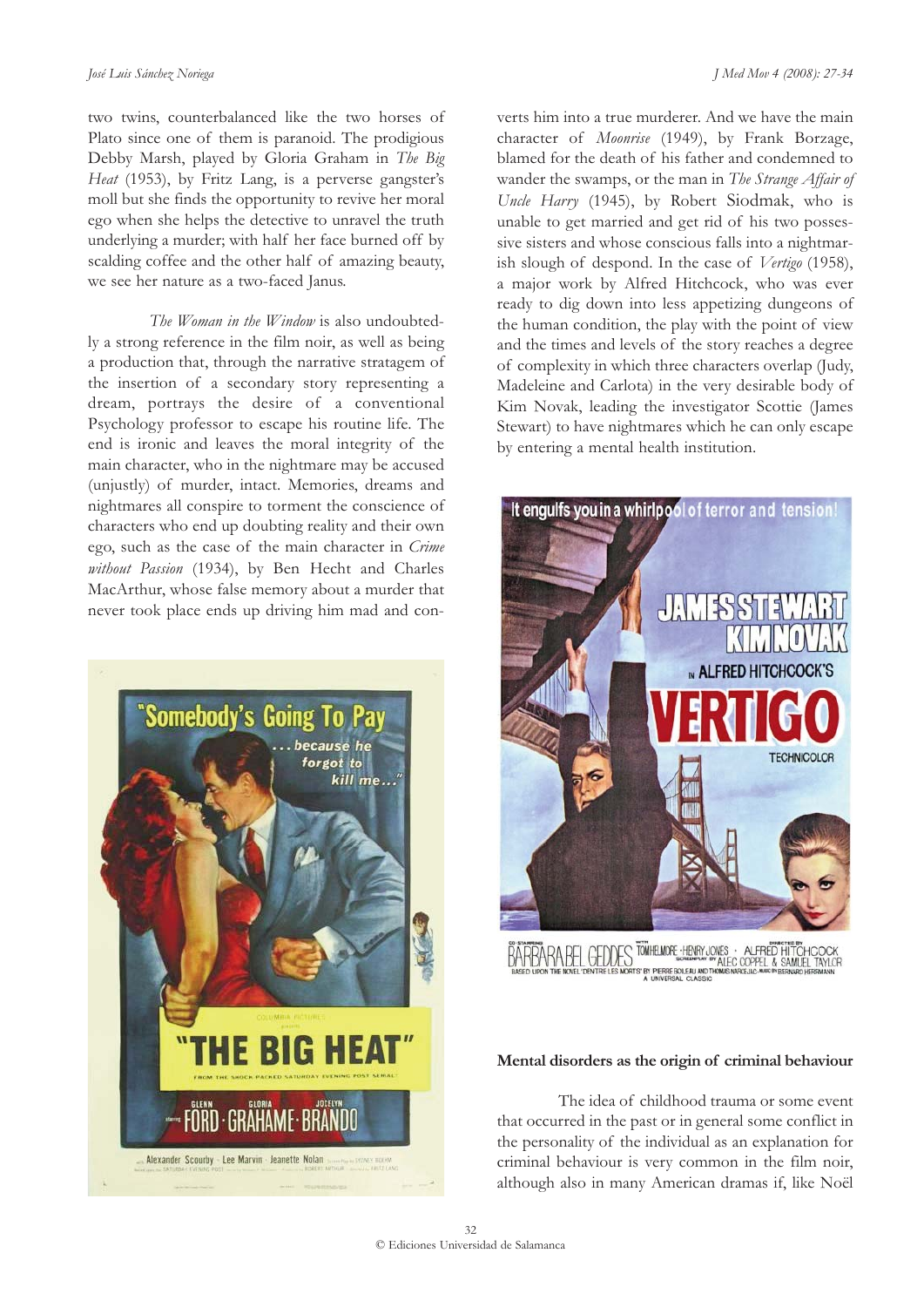Simsolo, we recall the sledge of Charles Foster Kane. As stated, the existence of instinctive drives accounts for the criminal behaviour in the sphere of medicine, such that the moral paradigm is not suitable for understanding the personality of the delinquent or for his/her rehabilitation.

The "Oedipus Complex" and an episode from his childhood in which he felt abandoned explain the criminality of Mark in *Secret beyond the Door* (1948), by Fritz Lang; it also sheds light on why the gangster Cody Jarret (James Cagney) in *White Heat* (1949), by Raoul Walsh, has an Oedipus-like relationship with his mother, after whose death his criminal activities become unbridled. Different mental disorders appear in the antagonists of key works in the film noir, such as the sculptor Marlon in *Phantom Lady* (1944), by Robert Siodmak; the psychopath who falls in love with Rosalind Russell in *Night Must Fall* (1937), by Richard Thorpe, or Nick in *Experiment Perilous* (1944), by Jacques Tourneur, who has also been blasted by a traumatic even that occurred in his past.

In another turn of the screw, the crime may stem from the fact that the psychiatric patient induces madness in an erstwhile sane person, such as happens with the pianist and murderer in *Gaslight* (1944), by George Cukor, or Nick, again, in *Experiment Perilous*, who drives his wife Allida mad and tries to convince his doctor friend of this. In *Sleep my Love* (1949), by Douglas Sirk, a schizophrenic husband uses a false psychiatrist to make his wife go mad.

#### **The role of the therapist resolves criminal conflicts**

One of the most didactic films of the film noir genre –*The Dark Past* (1948), directed by Rudolph Maté, shows a police psychiatrist who explains the case of a kidnapping in which he was involved and managed to solve thanks to the kidnapper (who has a recurrent nightmare and fears falling asleep) telling him about his childhood. This film uses psychoanalysis to explain the origin of criminality: all delinquents show antisocial behaviour rooted in a childhood conflict repressed in the unconscious; they are therefore sick. The release from repressions through the verbalization of conflicts results in the disease being cured; emphasis is placed on the therapeutic method employed by the psychoanalysis (interpretation of dreams, free association) to rehabilitate the criminal/patient. A similar story had